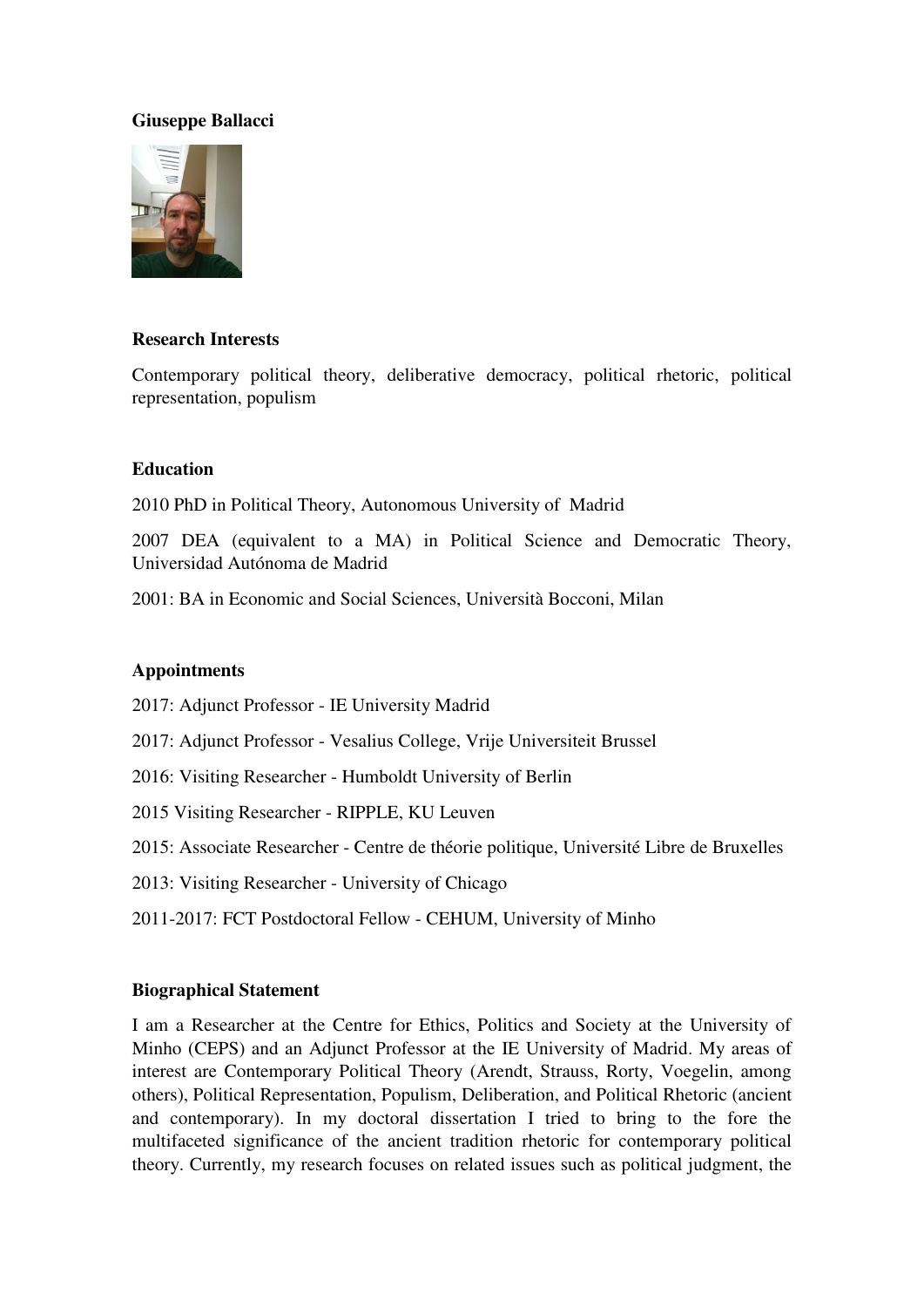role of personalism in politics, the style and ideology of populism, the relation between elites and society, and the limits of rational deliberation. Among my recent publications: *Political Theory between Philosophy and Rhetoric: Politics as Transcendence and Contingency* (Palgrave MacMillan, 2017); "Richard Rorty's Unfulfilled Humanism and the Public/Private Divide", *Review of Politics* (2017); "Reassessing the Rhetoric Revival in Political Theory: Cicero, Eloquence, and the Best Form of Life", *Redescriptions: Political Thought, Conceptual History and Feminist Theory* (2015); "Actualizing Democratic Citizenship: Hannah Arendt and Classical Rhetoric on Judgment and Persuasion", in P. Kitromilides (ed.), *Athenian Legacies. European Debates on Citizenship*, Leo S. Olschki, Florence, 2014.

# **Selected publications** (5)

2017: *Political Theory between Philosophy and Rhetoric: Politics as Transcendence and Contingency,* London, Palgrave MacMillan

"The Creation of the 'People' in Laclau's Theory of Populism: A Critical Assessment", *Filosofický časopis* (Philosophical Journal), forthcoming.

"Richard Rorty's Unfulfilled Humanism and the Public/Private Divide", *The Review of Politics*, vol. 79, no. 3 (2017), pp. 427-450.

2015: "Reassessing the Rhetoric Revival in Political Theory: Cicero, Eloquence, and the Best Form of Life", *Redescriptions: Political Thought, Conceptual History and Feminist Theory*, vol. 18, no. 2 (2015), pp. 201-223.

2014: "Actualizing Democratic Citizenship: Hannah Arendt and Classical Rhetoric on Judgment and Persuasion", in P. Kitromilides (ed.), *Athenian Legacies. European Debates on Citizenship*, Leo S. Olschki, Florence, 2014, pp. 381-411.

# **Projects**

Currently I'm working on a research project on the interrelation between the style and the ideological content of populism.

# **Contact**

- \* Centre for Ethics, Politics, and Society, University of Minho
- \* E-mail: gballacci@ilch.uminho.pt
- \* Personal website: https://mastersportal.academia.edu/GiuseppeBallacci
- \* Phone: +351 926134165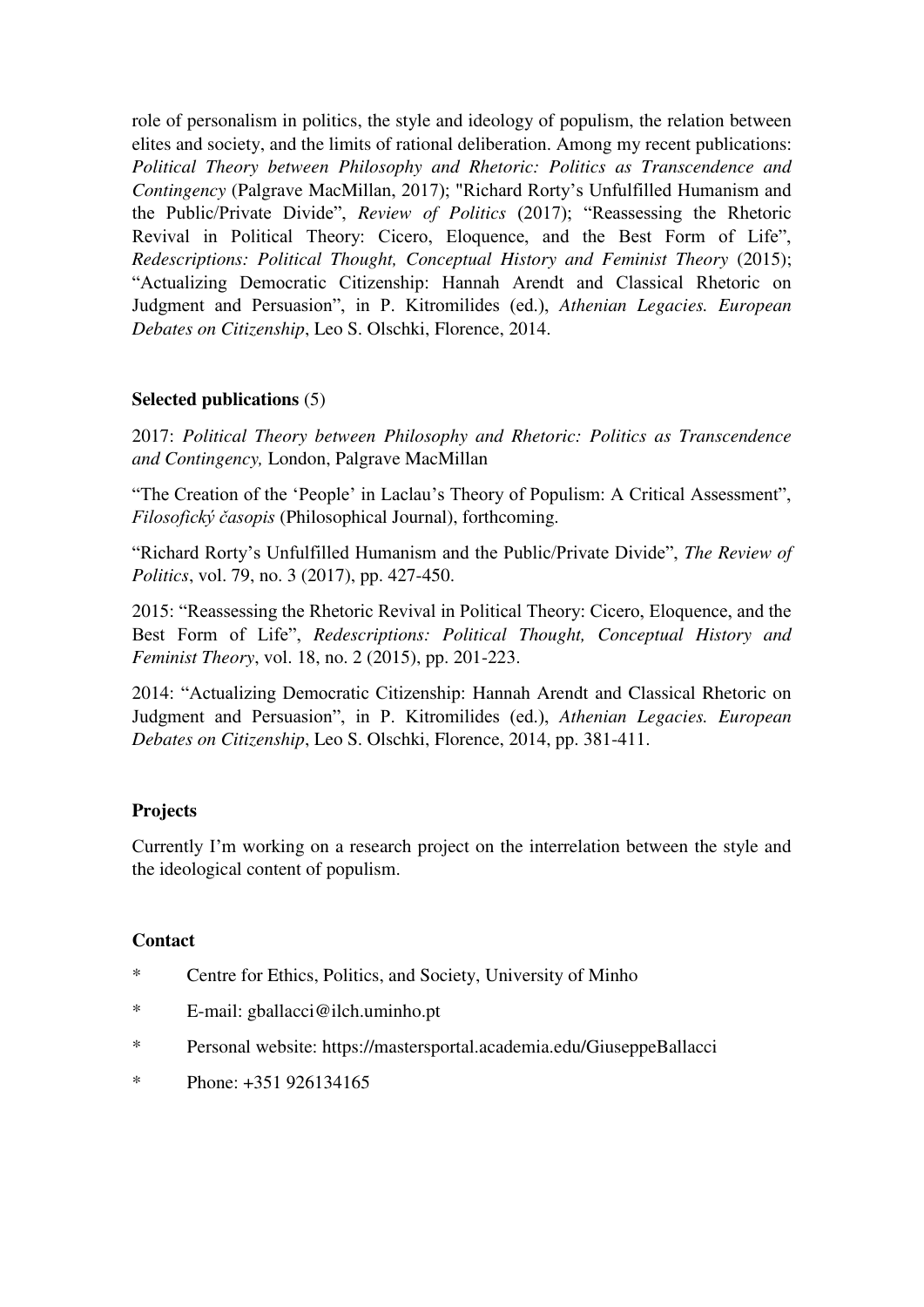# **Giuseppe Ballacci**



#### **Interesses de Investigação**

Teoria política contemporânea, democracia deliberativa, retórica política, representação política, populismo.

#### **Formação**

2010: Doutoramento em Teoria Política, Universidad Autónoma de Madrid

2007: DEA (equivalente a um mestrado) em Ciência Política e Teoria democrática, Universidad Autónoma de Madrid

2001: Licenciatura em Disciplinas Económicas e Sociais, Università Bocconi, Milão

# **Experiência Profissional**

2017: Professor Associado - IE University de Madrid

2017: Professor Associado - Vesalius College, Vrije Universiteit Brussel

2016: Investigador visitante - Humboldt Universität zu Berlin

2015; Investigador visitante - RIPPLE, KU Leuven

2015: Investigador associado - Centre de théorie politique, Université Libre de Bruxelles

2013: Investigador visitante - University of Chicago

2011-2017 Bolseiro de Pós-doutoramento FCT - CEHUM, Universidade do Minho

# **Declaração Biográfica**

Sou professor associado do IE da Universidade de Madrid, onde ensino teoria política, e investigador integrado do Centro de Ética, Política e Sociedade da Universidade do Minho. As minhas áreas de investigação incluem a teoria política contemporânea (Arendt, Strauss, Rorty, Voegelin, entre outros autores), a representação, o populismo, as teorias da democracia deliberativa e a retórica política. Na minha tese de doutoramento analisei a importância da tradição da retórica antiga para a teoria política